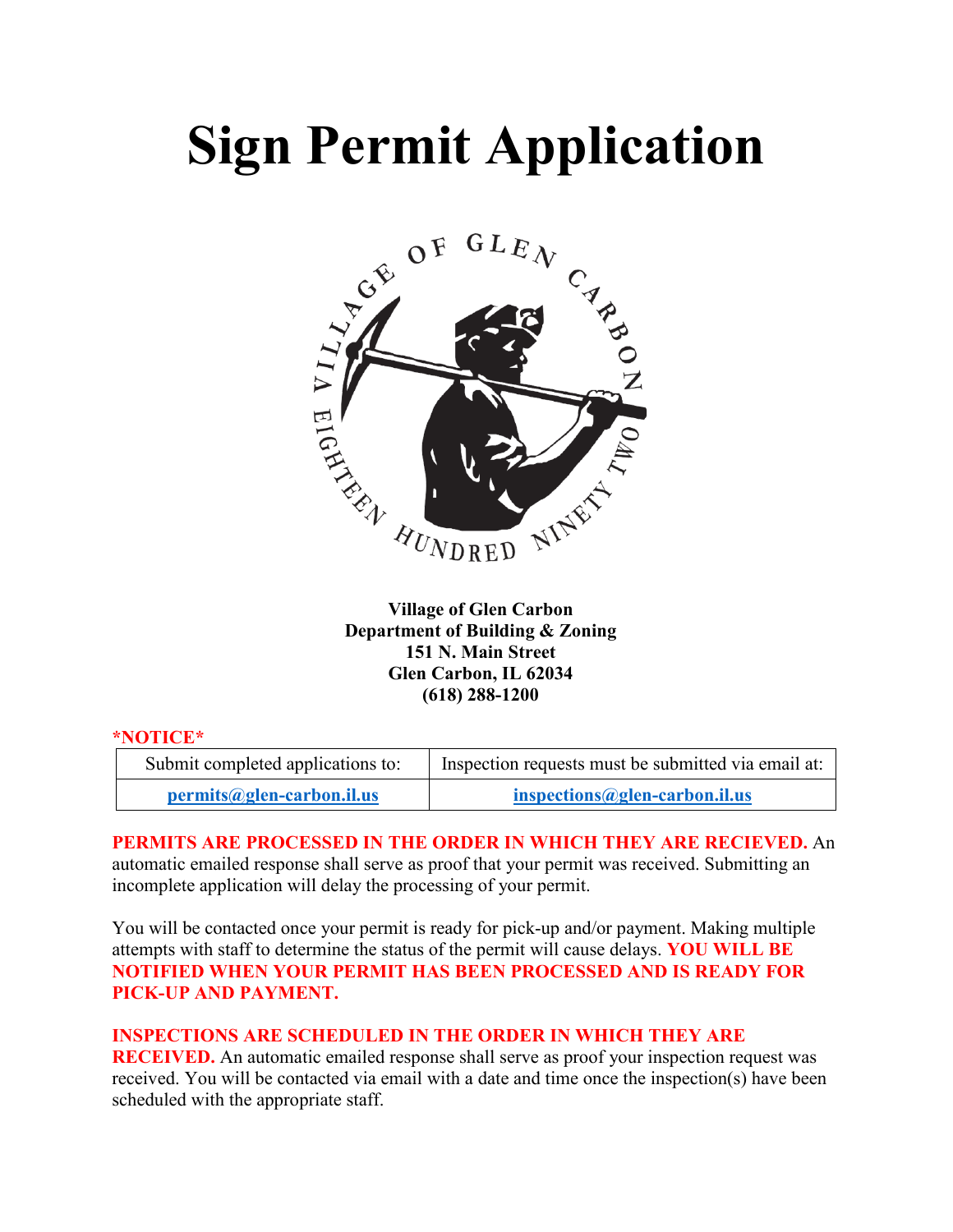

## **Village of Glen Carbon Sign Application**

**site plan showing the location of the proposed sign(s) in relation to the buildings and/or lot lines.** 

| Address of Property (location of sign):          |                                                      |                                                                                                                  |                  |                       |                                                                                                                                                                                                                                |     |  |
|--------------------------------------------------|------------------------------------------------------|------------------------------------------------------------------------------------------------------------------|------------------|-----------------------|--------------------------------------------------------------------------------------------------------------------------------------------------------------------------------------------------------------------------------|-----|--|
| <b>Business Name:</b>                            |                                                      | and the control of the control of the control of the control of the control of the control of the control of the |                  |                       |                                                                                                                                                                                                                                |     |  |
| Value of Sign:                                   |                                                      | and the control of the control of the control of the control of the control of the control of the control of the |                  |                       |                                                                                                                                                                                                                                |     |  |
| Owner:                                           |                                                      |                                                                                                                  |                  |                       | Applicant: (if different than Owner or Contractor)                                                                                                                                                                             |     |  |
| Name:                                            |                                                      |                                                                                                                  |                  | Name:                 |                                                                                                                                                                                                                                |     |  |
| Address:                                         |                                                      |                                                                                                                  |                  | Address               | <u> 1989 - Johann Barn, mars ann an t-Amhain Aonaich an t-Aonaich an t-Aonaich ann an t-Aonaich ann an t-Aonaich</u>                                                                                                           |     |  |
|                                                  |                                                      |                                                                                                                  |                  |                       |                                                                                                                                                                                                                                |     |  |
| Email:                                           | <u> 1989 - Johann Stoff, Amerikaansk politiker (</u> |                                                                                                                  |                  | Email:                |                                                                                                                                                                                                                                |     |  |
| <b>Contractor:</b>                               |                                                      |                                                                                                                  |                  | <b>Business Name:</b> |                                                                                                                                                                                                                                |     |  |
| Name:                                            |                                                      | <u> 1980 - Johann John Stone, mars eta biztanleria (h. 1980).</u>                                                |                  | Name:                 | the control of the control of the control of the control of the control of the control of                                                                                                                                      |     |  |
| Address:                                         |                                                      | <u> 1950 - Johann John Stone, mars eta biztanleria (</u>                                                         |                  | Address:              | <u> 1980 - John Stone, mars et al. (</u> † 1920)                                                                                                                                                                               |     |  |
|                                                  |                                                      |                                                                                                                  |                  |                       |                                                                                                                                                                                                                                |     |  |
| Email:                                           |                                                      | <u> 1980 - Andrea Stadt, amerikansk politiker (</u> † 1900)                                                      |                  | Email:                |                                                                                                                                                                                                                                |     |  |
| Type of Sign (circle one):                       |                                                      | Monument                                                                                                         | Window Sign      |                       | <b>Wall Mounted</b>                                                                                                                                                                                                            |     |  |
|                                                  |                                                      | Freestanding                                                                                                     | Temporary/Banner |                       | Other the contract of the contract of the contract of the contract of the contract of the contract of the contract of the contract of the contract of the contract of the contract of the contract of the contract of the cont |     |  |
| Sign Usage (circle one):<br><b>Business</b>      |                                                      | <b>Real Estate</b>                                                                                               |                  | Identification        |                                                                                                                                                                                                                                |     |  |
|                                                  |                                                      | Subdivision                                                                                                      | Construction     |                       | Other_______________                                                                                                                                                                                                           |     |  |
| Size of Sign:                                    |                                                      | $Height \_\_\_\_\_\_\_\_$ ft.                                                                                    | Width ft.        |                       |                                                                                                                                                                                                                                |     |  |
|                                                  |                                                      |                                                                                                                  |                  |                       |                                                                                                                                                                                                                                |     |  |
| <b>Frontage of Sign:</b>                         |                                                      | Width of front lot line: width and the state of the state of the state of the state of the state of the state o  |                  | ft.                   |                                                                                                                                                                                                                                |     |  |
|                                                  |                                                      |                                                                                                                  |                  |                       |                                                                                                                                                                                                                                |     |  |
|                                                  | Setback of building from front lot line:<br><u> </u> |                                                                                                                  |                  |                       |                                                                                                                                                                                                                                | ft. |  |
| Illumination of sign (circle one if applicable): |                                                      |                                                                                                                  |                  | Neon flashing         | Neaon non-flashing                                                                                                                                                                                                             |     |  |
|                                                  |                                                      |                                                                                                                  | Flood Lights     |                       | Non-Illuminated                                                                                                                                                                                                                |     |  |
|                                                  |                                                      |                                                                                                                  |                  |                       |                                                                                                                                                                                                                                |     |  |
|                                                  |                                                      |                                                                                                                  |                  |                       |                                                                                                                                                                                                                                |     |  |